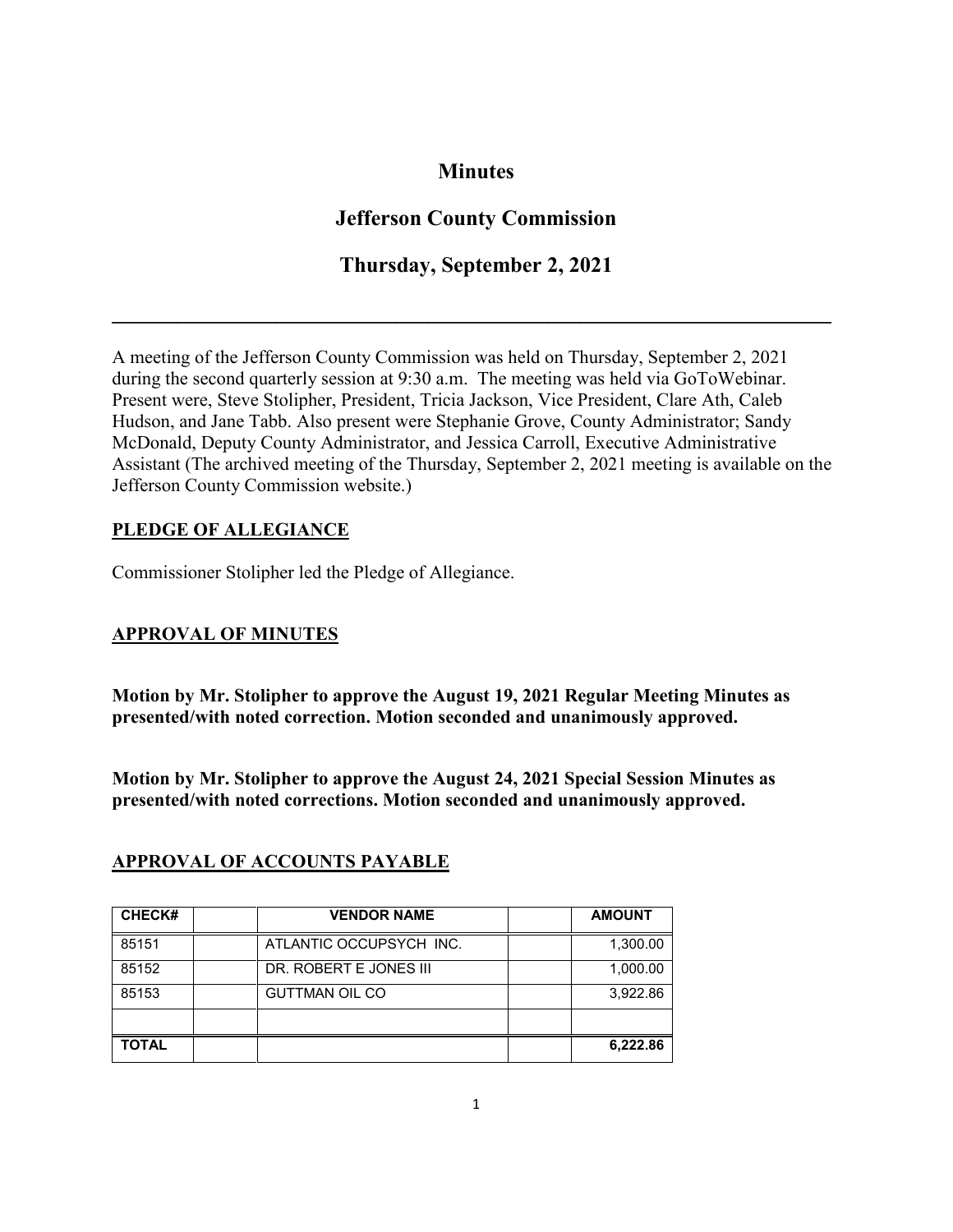**Motion by Mr. Stolipher to approve the Accounts Payable for August 26, 2021 in the amount of \$6,222.86. Motion seconded and unanimously approved.** 

| <b>CHECK#</b> | <b>VENDOR NAME</b>                             | <b>AMOUNT</b> |
|---------------|------------------------------------------------|---------------|
| 85155         | AHA-ARTS & HUMANITIES ALLIANCE                 | 1,624.27      |
| 85156         | <b>ALICE N PAINTER</b>                         | 2,539.64      |
| 85157         | <b>ALLAN THOMAS</b>                            | 6,187.30      |
| 85158         | AMERICAN FAMILY LIFE INSURANCE COMPANY ICU     | 2,606.00      |
| 85159         | AMERIGAS                                       | 2,246.11      |
| 85160         | AT&T                                           | 265.08        |
| 85161         | AWVA-ASSOCIATION OF WV ASSESSORS               | 100.00        |
| 85162         | <b>BUREAU OF CHILD SUPPORT</b>                 | 561.24        |
| 85163         | <b>CITY OF CHARLES TOWN</b>                    | 48.00         |
| 85164         | <b>CLARE ATH</b>                               | 564.00        |
| 85165         | <b>COLONIAL LIFE</b>                           | 95.68         |
| 85166         | DALE GOTTSCHALK                                | 10.90         |
| 85167         | DARYLL WIMER                                   | 3.77          |
| 85168         | <b>DEBBIE LOWE</b>                             | 650.49        |
| 85169         | DELTA DENTAL OF WV                             | 6,220.54      |
| 85170         | DODSON SEPTIC SERVICE LLC                      | 285.00        |
| 85171         | <b>EFTPS IRS TAXES</b>                         | 101,359.57    |
| 85172         | <b>EMPOWER RETIREMENT</b>                      | 5,741.93      |
| 85173         | <b>GUTTMAN OIL CO</b>                          | 4,012.49      |
| 85174         | <b>HIGHMARK WV</b>                             | 200,096.85    |
| 85175         | JEFFERSON COUNTY HISTORIC LANDMARKS COMMISSION | 2,405.14      |
| 85176         | JEFFERSON COUNTY SOLID WASTE AUTHORITY         | 87.75         |
| 85177         | JEFFERSON CO CONVENTION AND VISITORS BUREAU    | 40,606.73     |
| 85178         | JEFF CO DEPUTY SHERIFF'S ASSOC                 | 1,320.00      |
| 85179         | JEFF CO PARKS & RECREATION COMMISSION          | 36,577.32     |
| 85180         | JEFFERSON SECURITY BANK                        | 4,219.00      |
| 85181         | LANGUAGE LINE SERVICES                         | 98.93         |
| 85182         | NATIONAL VISION ADMIN.                         | 1,693.62      |
| 85183         | NICOLE NOBREGA                                 | 1,305.96      |
| 85184         | NATIONWIDE RETIREMENT SOLUTIONS                | 834.00        |
| 85185         | OLD CHARLES TOWN LIBRARY                       | 1,500.00      |
| 85186         | RICE TIRES CO                                  | 130.74        |
| 85187         | RONALD DANTZIC                                 | 56.32         |
| 85188         | SHENTEL                                        | 1,807.00      |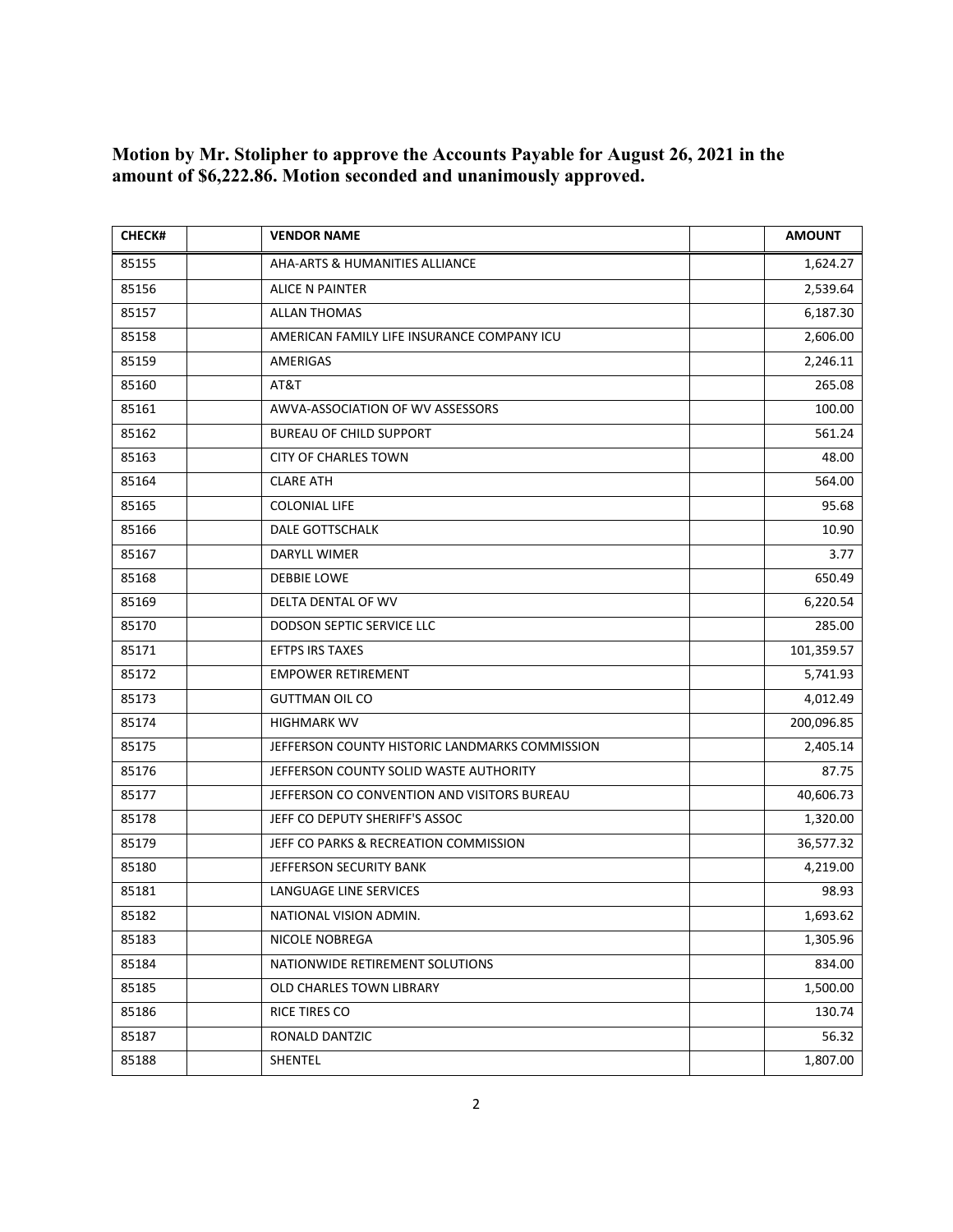| 85189        |        | SPIRIT OF JEFFERSON                  | 125.40     |
|--------------|--------|--------------------------------------|------------|
| 85190        |        | <b>SSC-SOUTHERN STATES</b>           | 150.80     |
| 85191        |        | STATE TAX DEPARTMENT                 | 822.22     |
| 85192        |        | THE HARTFORD                         | 3,565.40   |
| 85193        |        | THE HARTFORD                         | 2,273.30   |
| 85194        |        | THE JOURNAL                          | 208.00     |
| 85195        |        | <b>TODD FAGAN</b>                    | 329.69     |
| 85196        |        | <b>TRAVIS STELY</b>                  | 331.77     |
| 85197        |        | <b>US POSTAL SERVICE</b>             | 20,000.00  |
| 85198        |        | WV DEPUTY SHERIFF RETIREMENT SYSTEM  | 18,121.09  |
| 85199        |        | WV PUBLIC EMPLOYEE RETIREMENT SYSTEM | 44,146.59  |
| 85200        |        | WV PUBLIC EMPLOYEE RETIREMENT SYSTEM | 166.49     |
| 85201        |        | <b>XEROX FINANCIAL SERVICES</b>      | 249.81     |
| 85202        | FG/009 | SHERIFF OF JEFFERSON CO              | 4,533.40   |
| 85203        | SG/010 | JEFFERSON DAY REPORT                 | 38,750.00  |
| 85204        | BS/011 | SHERIFF OF JEFFERSON CO              | 8,993.13   |
| 85205        | AM/053 | <b>AXION STAFFING GROUP</b>          | 1,254.83   |
|              |        |                                      |            |
| <b>TOTAL</b> |        |                                      | 571,883.29 |

**Motion by Mr. Stolipher to approve the Accounts Payable for September 2, 2021 in the amount of \$571,883.29. Motion seconded and unanimously approved.** 

## **APPROVAL OF MANUAL CHECKS**

|        |        | <b>MANUAL CHECKS</b>    |                |
|--------|--------|-------------------------|----------------|
| Check# | Fund   | <b>VENDOR</b>           | Amount         |
| 912    | AV/56  | <b>CARLSON SOFTWARE</b> | 195.00<br>\$   |
| 122    | IP/249 | <b>TISCHLERBISE INC</b> | 1,010.00<br>\$ |
| 114    | IP/249 | <b>TISCHLERBISE INC</b> | \$<br>540.00   |
| 145    | IP/249 | <b>TISCHLERBISE INC</b> | 485.00<br>\$   |
| 137    | IP/249 | <b>TISCHLERBISE INC</b> | 660.00<br>S    |
| TOTAL  |        |                         | 2,890.00<br>\$ |

**Motion by Mr. Stolipher to approve the Manual Checks for August 27, 2021 in the amount of \$2,890.00. Motion seconded and unanimously approved.**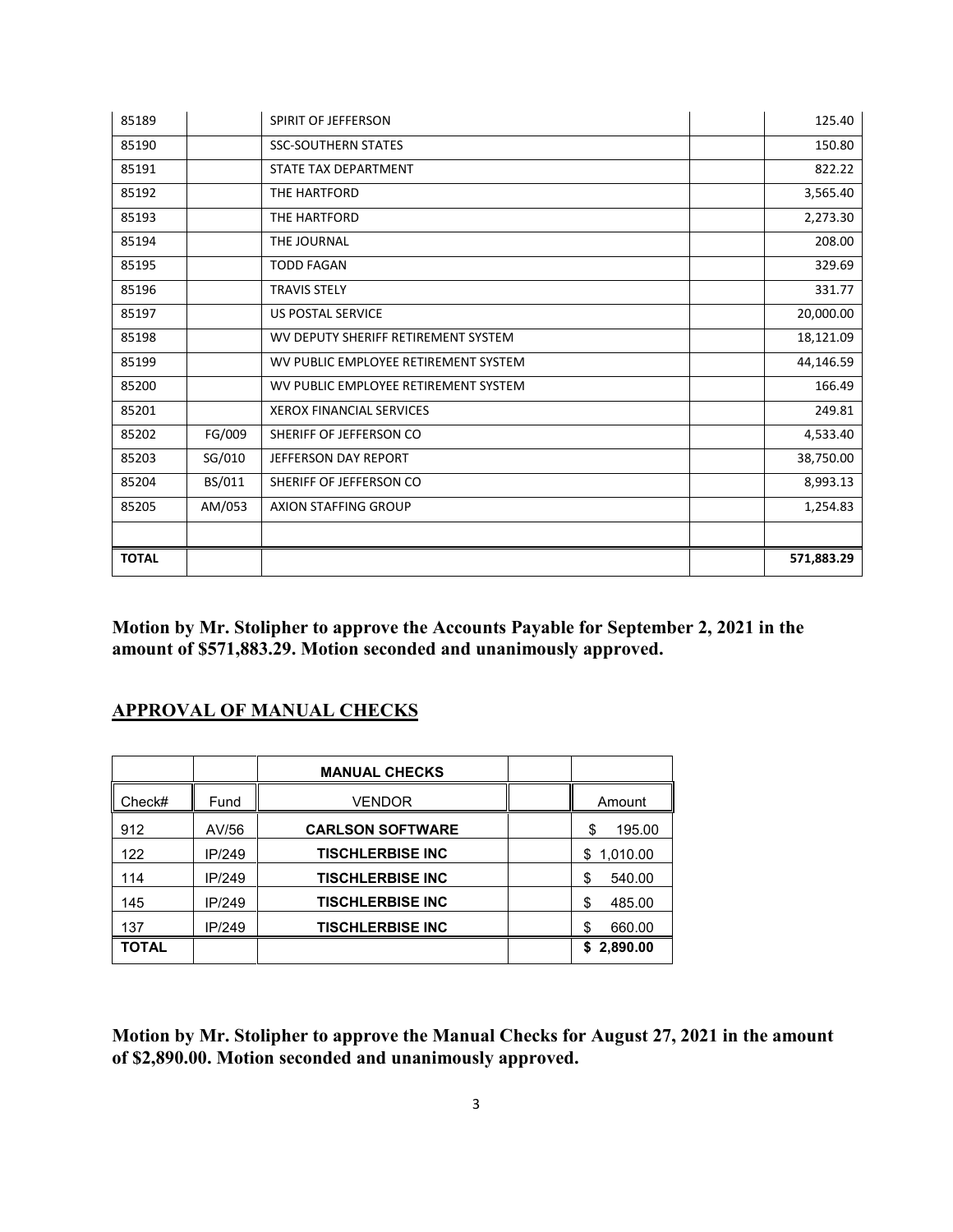|              |       | <b>MANUAL CHECKS</b>              |              |
|--------------|-------|-----------------------------------|--------------|
| Check#       | Fund  | <b>VENDOR</b>                     | Amount       |
| 754          | HD/8  | <b>SHERIFF OF JEFFERSON CO</b>    | \$2,103.25   |
| 913          | AV/56 | <b>DLT SOLUTIONS</b>              | 678.15<br>\$ |
| 914          | AV/56 | <b>MONROE SYSTEM FOR BUSINESS</b> | 491.90<br>£. |
| <b>TOTAL</b> |       |                                   | 3,273.30     |

**Motion by Mr. Stolipher to approve the Manual Checks for September 3, 2021 in the amount of \$3,273.30. Motion seconded and unanimously approved.** 

## **PAYROLL APPROVAL**

**Motion by Mr. Stolipher to approve the Payroll for August 19, 2021 in the amount of \$262,249.17. Motion seconded and unanimously approved.** 

**Motion by Mr. Stolipher to approve the Payroll for September 2, 2021 in the amount of \$277,020.21. Motion seconded and unanimously approved.** 

### **PRESENTATIONS**

- 1. Matthew Harvey, Prosecuting Attorney and Tom Hansen, Sheriff presentation of Proclamation honoring Ed Boober.
	- **Motion by Mr. Stolipher to accept the Proclamation honoring former sheriff Ed Boober, as presented. Motion seconded and unanimously approved.**
- 2. Matthew Harvey, Prosecuting Attorney discussion of staffing needs and approval to hire a new employee.
	- **Motion by Mr. Stolipher to hire Lisa Driscoll as a part-time Victim Advocate at \$18.50/hr. until December 1, 2021 at which time the employee will be fulltime at a salary of 43,900.00. Motion seconded and unanimously approved.**
- 3. Angela Banks, Assessor presented the following Exonerations and Apportionments for approval: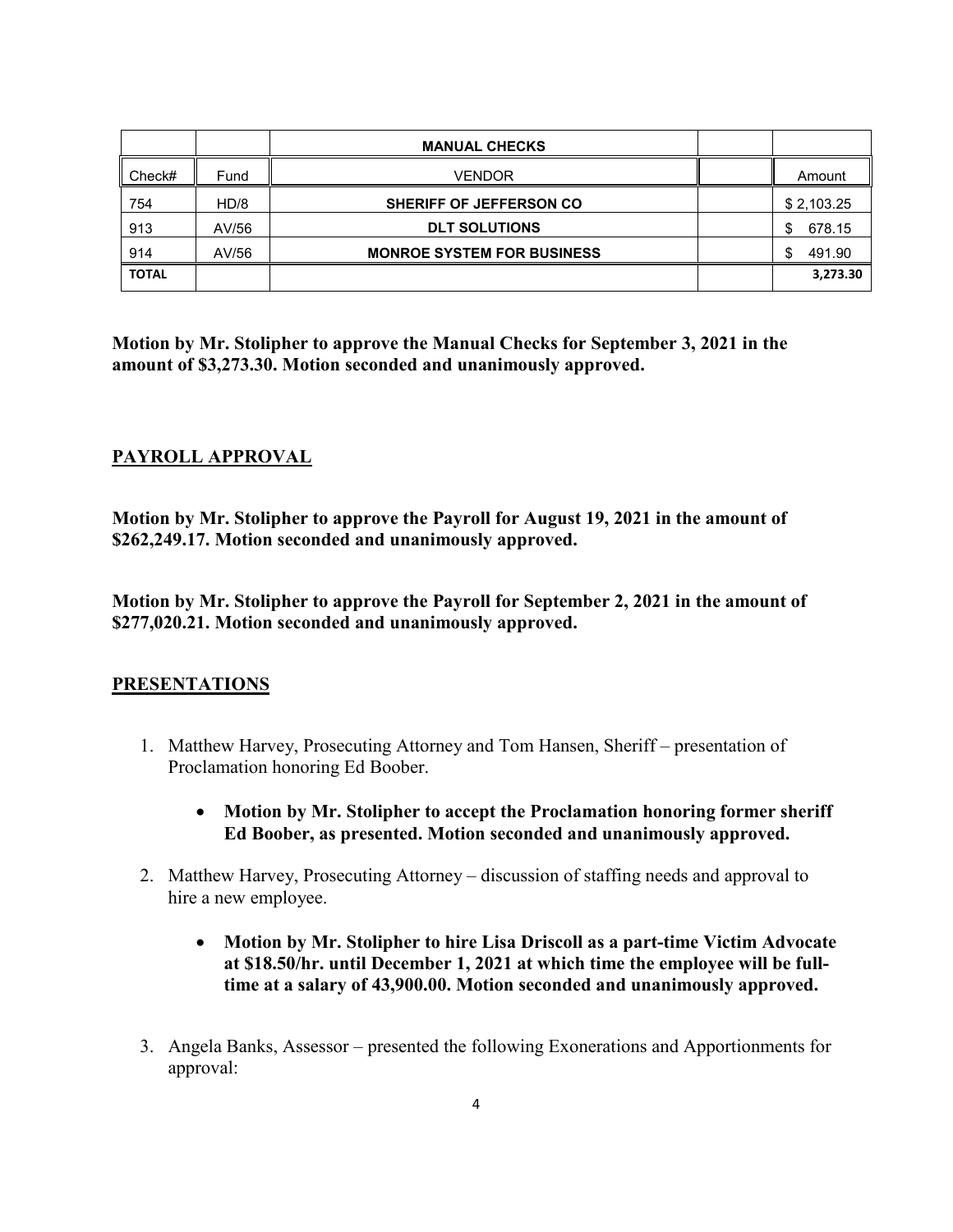| <b>NAME</b>          | <b>TYPE</b> | <b>DISTRICT</b> | <b>TICKET NO</b> | <b>AMOUNT</b> |
|----------------------|-------------|-----------------|------------------|---------------|
| Carolyn<br>Davenport | рp          |                 | 301453           | \$18.20       |

• **Motion by Mr. Stolipher to approve the Exoneration for Ticket No. 301453 as presented by the Assessor. Motion seconded and unanimously approved.** 

| <b>NAME</b>         | <b>TYPE</b> | <b>DISTRICT</b> | <b>TICKET NO.</b> | <b>AMOUNT</b> |
|---------------------|-------------|-----------------|-------------------|---------------|
| Rebecca<br>DeLauter | РP          |                 | 301336            | \$189.48      |

• **Motion by Mr. Stolipher to approve the Exoneration for Ticket No. 301336 as presented by the Assessor. Motion seconded and unanimously approved.** 

| NAME.                | TYPE | <b>DISTRICT</b> | TICKET NO | <b>AMOUNT</b> |
|----------------------|------|-----------------|-----------|---------------|
| Marilyn<br>Cavallaro | PP   | RC              | 313793    | \$175.76      |

• **Motion by Mr. Stolipher to approve the Exoneration for Ticket No. 313793 as presented by the Assessor. Motion seconded and unanimously approved.** 

| NAME                       | TYPE | <b>DISTRICT</b> | <b>TICKET NO.</b> | <b>AMOUNT</b> |
|----------------------------|------|-----------------|-------------------|---------------|
| Brian & Diane<br>Petrenick | PР   |                 | 310833            | \$19.43       |

• **Motion by Mr. Stolipher to approve the Exoneration for Ticket No. 310833 as presented by the Assessor. Motion seconded and unanimously approved.**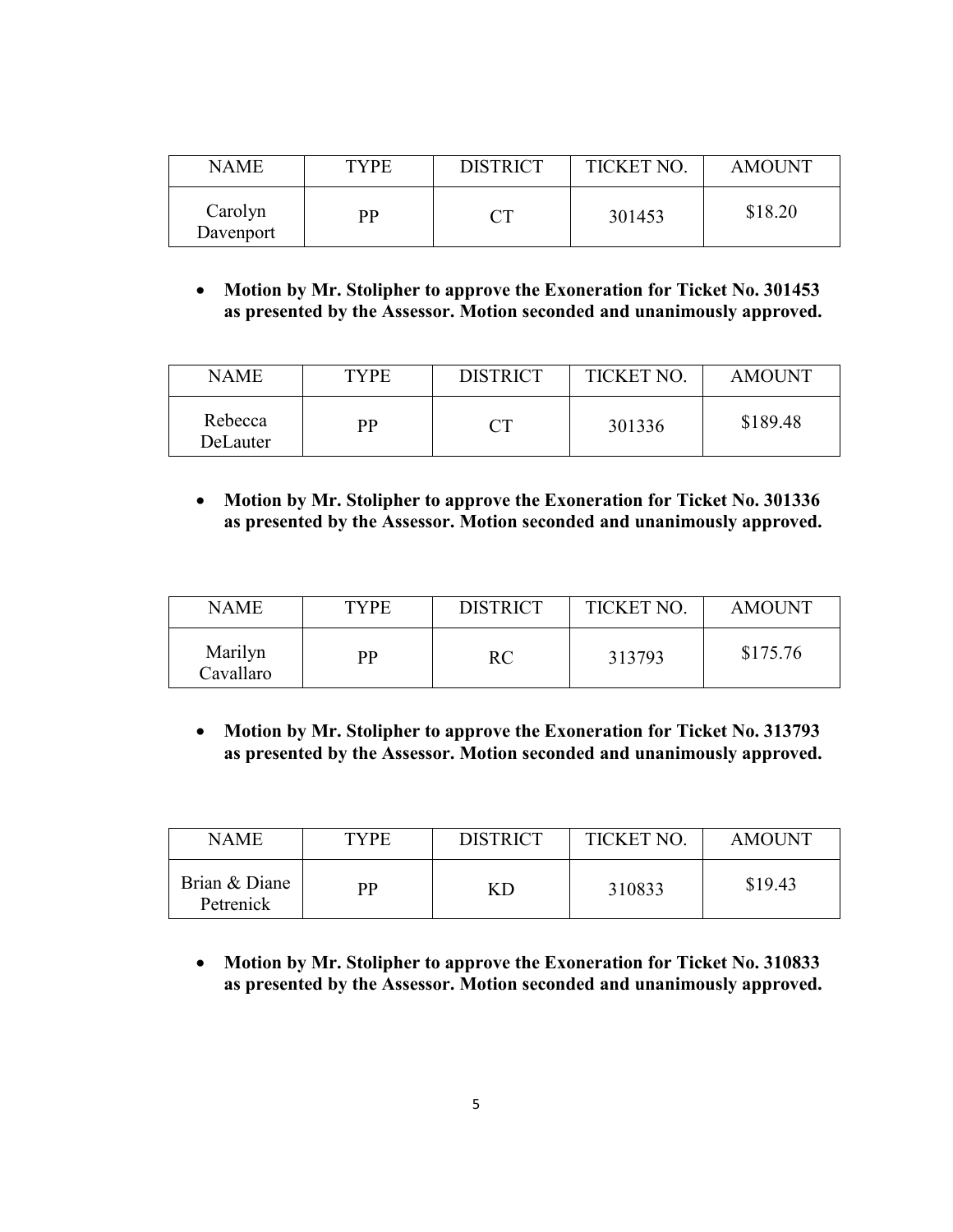| NAME                              | <b>TYPE</b> | <b>DISTRICT</b> | TICKET NO. | <b>AMOUNT</b> |
|-----------------------------------|-------------|-----------------|------------|---------------|
| Russell &<br><b>Sherry Dorsey</b> | РP          | MD              | 311978     | \$174.90      |

#### • **Motion by Mr. Stolipher to approve the Exoneration for Ticket No. 311978 as presented by the Assessor. Motion seconded and unanimously approved.**

| <b>NAME</b>                        | <b>TYPE</b> | <b>DISTRICT</b> | TICKET NO. | <b>AMOUNT</b> |
|------------------------------------|-------------|-----------------|------------|---------------|
| Thomas J. &<br>Christie L.<br>Kave | РP          | MD              | 312448     | \$242.92      |

### • **Motion by Mr. Stolipher to approve the Exoneration for Ticket No. 312448 as presented by the Assessor. Motion seconded and unanimously approved.**

- 4. Jacki Shadle, Clerk of the County Commission requested approval to hire a voter  $\&$ elections clerk and an assistant clerk.
	- **Motion by Ms. Tabb to hire Michael Kevin Carden as a deputy clerk in the Voter Registration/Elections office at a salary of \$35,000, effective September 7, 2021 and Cornelia Hamm as a deputy clerk in the Recording office at a salary of \$32,000, effective January 10, 2022. Motion seconded and unanimously approved.**
- 5. Sheriff's Office requested approval of Promotional Raises and Grant application documents.
	- **Motion by Mr. Stolipher to approve the promotional raises within the Sheriff's Department as follows: \$900 each for Corporals Grantham, Mahony, and O'Shea; \$1,400 each for Sergeants Armel and Forman; and \$1,900 each to Lieutenants Holz and Sell and Captain Colbert. Motion seconded and unanimously approved.**
	- **Motion by Mr. Stolipher to approve the Governor's Highway Safety Program grant application up to \$148,000 and the budget resolution up to \$250,000 and authorize the President of the Commission to sign the associated documents. Motion seconded and unanimously approved.**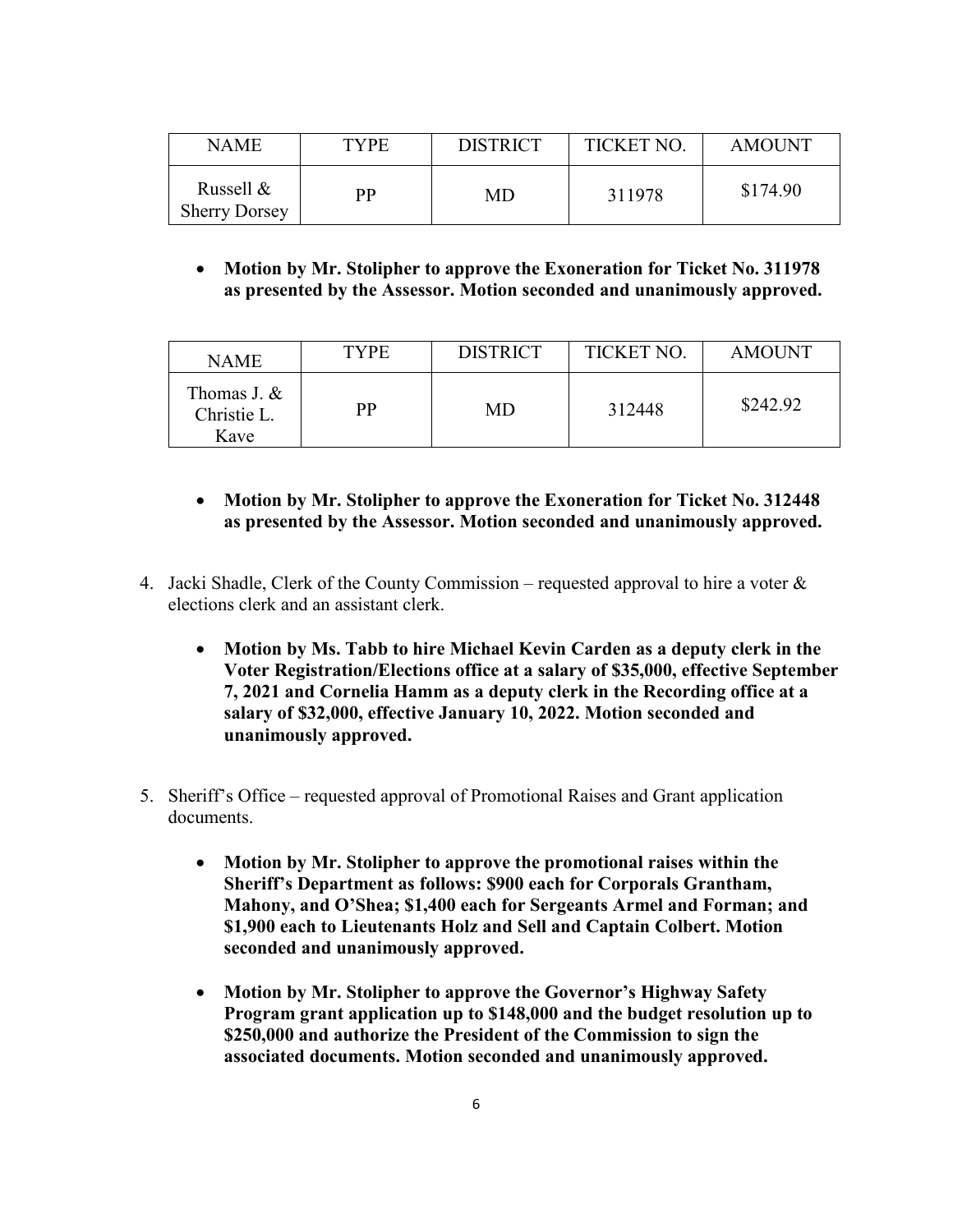- 6. Michelle Gordon, Finance Director
	- a. Creation of new bank account for County Administration Impact Fee
		- **Motion by Mr. Stolipher to approve the creation of a new, interest bearing checking account for the County Administration Impact Fee. Motion seconded and unanimously approved.**
		-
	- b. Discussion of ARPA part-time employee, one-time premium pay stipend
		- **Motion by Mr. Stolipher to approve the part-time employee, one-time premium pay with eligibility criteria as presented/as amended effective 08/05/2021 with a pay date of 09/10/2021. Motion seconded and unanimously approved.**
	- c. Schedule monthly meeting for review of American Rescue Plan Act (ARPA) **Submissions** 
		- o It was the consensus of the Commission to meet the second Wednesday of each month, beginning on October 13, 2021, to review and discuss the ARPA submissions.
- 7. Becky Burns, Office Manager request to refund permit fees and impact fees.
	- **a. Motion by Ms. Tabb to approve a partial refund of the building permit fee for Tiffany Lawrence & Karl Morris in the amount of \$596.31; a full refund of the impact fee in the amount of \$6,700.00; and to close the permit application on file. Motion seconded and unanimously approved.**
	- **b. Motion by Ms. Tabb to approve a partial refund of the building permit fee fo Denise Alford in the amount of \$368.03; a full refund of the impact fee in the amount of \$6,700.00; and to close the permit application file. Motion seconded and unanimously approved.**
- 8. Roger Goodwin, Chief County Engineer requested the adoption of the Impact Fee Ordinances setting new fee.
	- **Motion by Mr. Stolipher to adopt "An Ordinance Providing for the Imposition of A Public Schools Impact Fee on All New Residential Development,' effective September 3, 2021. Motion seconded and passes on a vote of 3-1 with Ms. Tabb opposing and Ms. Ath unrecorded.**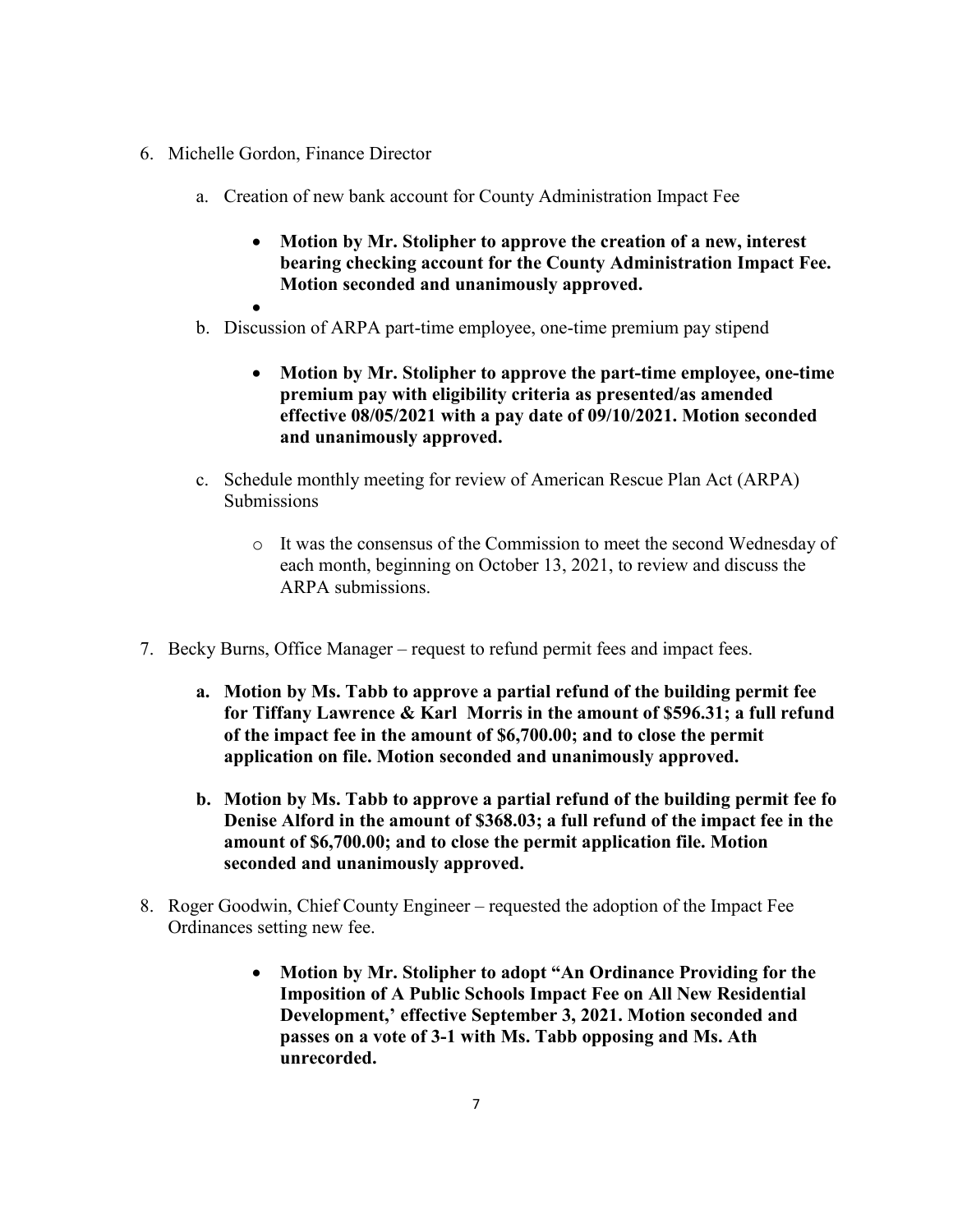- **Motion by Mr. Stolipher to adopt "An Ordinance Providing for the Imposition of A Public Parks and Recreation Impact Fee on All New Residential Development,' effective September 3, 2021. Motion seconded and unanimously approved.**
- **Motion by Mr. Stolipher to adopt "An Ordinance Providing for the Imposition of A Law Enforcement Impact Fee on All New Residential Development,' effective September 3, 2021. Motion seconded and unanimously approved.**
- **Motion by Mr. Stolipher to adopt "An Ordinance Providing for the Imposition of An Emergency Medical Services (EMS) Impact Fee on All New Residential Development,' effective September 3, 2021. Motion seconded and unanimously approved.**
- **Motion by Mr. Stolipher to adopt "An Ordinance Providing for the Imposition of A County Administrative Facilities Impact Fee on All New Residential Development,' effective September 3, 2021. Motion seconded and unanimously approved.**
- 9. Jeffrey A. Polczynski, Director, Emergency Communications requested approval to hire two full-time public safety dispatchers.
	- **Motion by Mr. Stolipher to hire Kaitlyn Dunn as a full-time public safety dispatcher at a salary of \$41,600.00, effective September 20, 2021. Motion seconded and unanimously approved.**
	- **Motion by Mr. Stolipher to hire Amanda Jackson as a full-time public safety dispatcher at a salary of \$37,751.00, effective September 20, 2021. Motion seconded and unanimously approved.**
- 10. Steve Allen, Director, Jefferson County Homeland Security and Emergency Management – requested the approval to hire Deputy Director/Planner/Program Manager.
	- **Motion by Mr. Stolipher to approve the hire of Dick W. Myers for the position of Deputy Director/Planner/Program Manager for Homeland Security and Emergency Management at the rate of \$51,163.00 annually (Grade 5) and the understanding that if the candidate has a 6 month satisfactory performance, the salary will increase to \$52,163.00 annually. Motion seconded and unanimously approved.**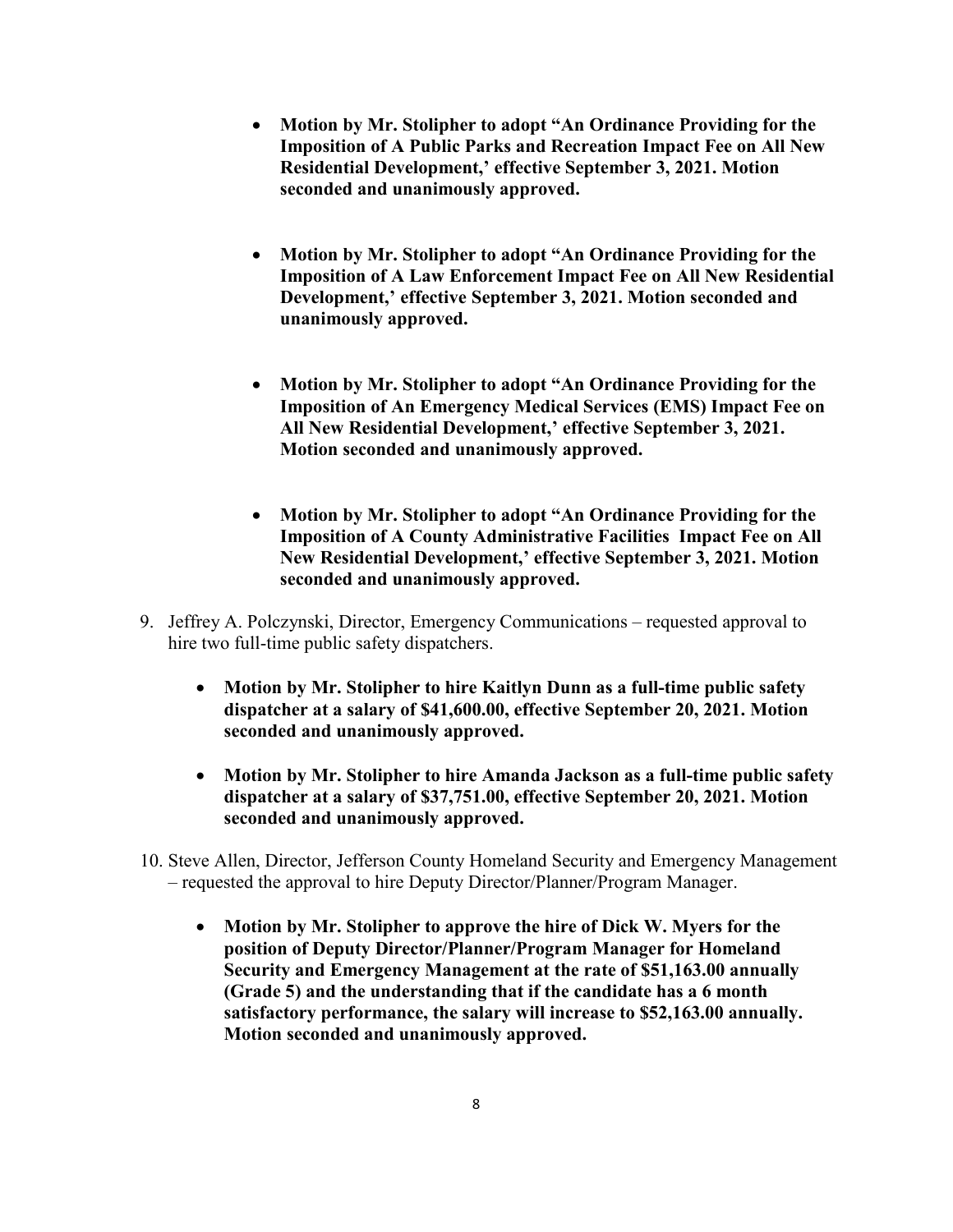- 11. Renewal of Lease of Agricultural Land owned by the Jefferson County Commission Commissioner Tabb recused herself and left the room during this discussion and vote.
	- **Motion by Mr. Stolipher to renew the agricultural lease with Lyle C. Tabb & Sons, effective until January 1, 2023 and to amend the original lease agreement to state the five-year lease term no longer needs to be reviewed annually by the County Commission. Motion seconded and passes 3-1 with Commissioner Jackson opposing.**
- 12. Public Comment provided by the following: Christine Marshall.
- 13. Nathan Cochran, Assistant Prosecuting Attorney
	- a. Report by counsel as previously assigned by Commission: creation of Jefferson County Fire Board, Jefferson County Emergency Ambulance Service Board, and organization of Jefferson County Emergency Services Agency; including potential structure, financial issues and matters related thereto.
	- b. Discussion of legal issues regarding proposed solar text amendment including bonding, comprehensive plan, and related matters, including Jefferson County Civil Action No.'s 2021-C-33 through 37 and Jefferson County Civil Action No.'s 2021- C-46 through 50
	- c. Report by Counsel on Opioid Case (Jefferson County Commission v. Perdue Phamaceutical, et al. US District Court, Northern District of West Virginia, Civil Action #1:17-OP-45170)
	- d. Review and Confirmation of March 5, 2020 Amendments to ESA Ordinance and Bylaws.
	- **Motion by Mr. Stolipher to allow Ms. Tabb to re-sign the Jefferson County Emergency Services Agency Ordinance and Bylaws, as adopted on March 5, 2020. Motion seconded and unanimously approved.**
	- **Motion by Mr. Stolipher to enter into Executive Session to receive legal advice regarding the solar facilities text amendment; issues concerning the Jefferson County Emergency Services Agency; an update on the opioid case; and a presentation of the Organization of County Public Safety Department. Motion seconded and unanimously approved.**
	- **Motion by Mr. Hudson to come out of Executive Session. Motion seconded and unanimously approved.**